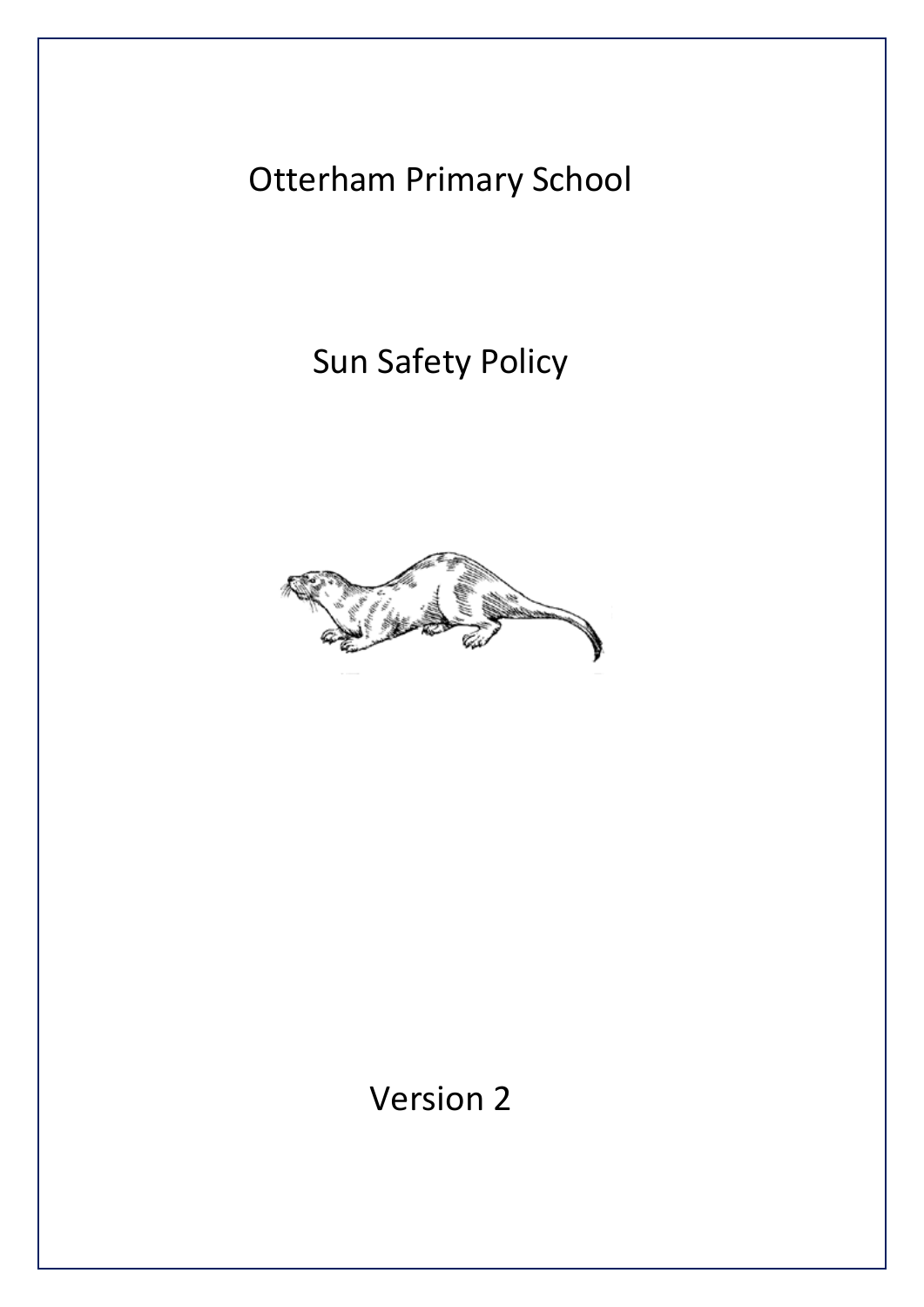#### **Otterham C P School**

# **Sun Safety Policy**

### **Aims**

The aim of this sun safety policy is to protect children and staff from skin damage caused by the effects of ultraviolet radiation from the sun. The success of this health promotion programme will be more successful when an integrated whole school approach is adopted.

The main elements of this policy are:

- protection: providing an environment that enables pupils and staff to stay safe in the sun.
- education: learning about sun safety to increase knowledge and influence behaviour.
- 

 partnership: working with parents/carers, governors, our school nurse and the wider community to reinforce awareness about sun safety and promote a healthy school.

## **This school believes in Sun Safety**

To ensure that children and staff are protected from skin damage caused by the harmful ultra-violet rays in sunlight.

As part of the Sun Safety policy, our school will:

- educate children throughout the curriculum about the causes of skin cancer and how to protect their skin;
- encourage children to wear clothes that provide good sun protection.
- hold outdoor activities in areas of shade whenever possible, and encourage children to use shady areas during breaks, lunch-hours, sports and trips. Sunbathing is definitely discouraged.
- work towards increasing the provision of adequate shade for everybody.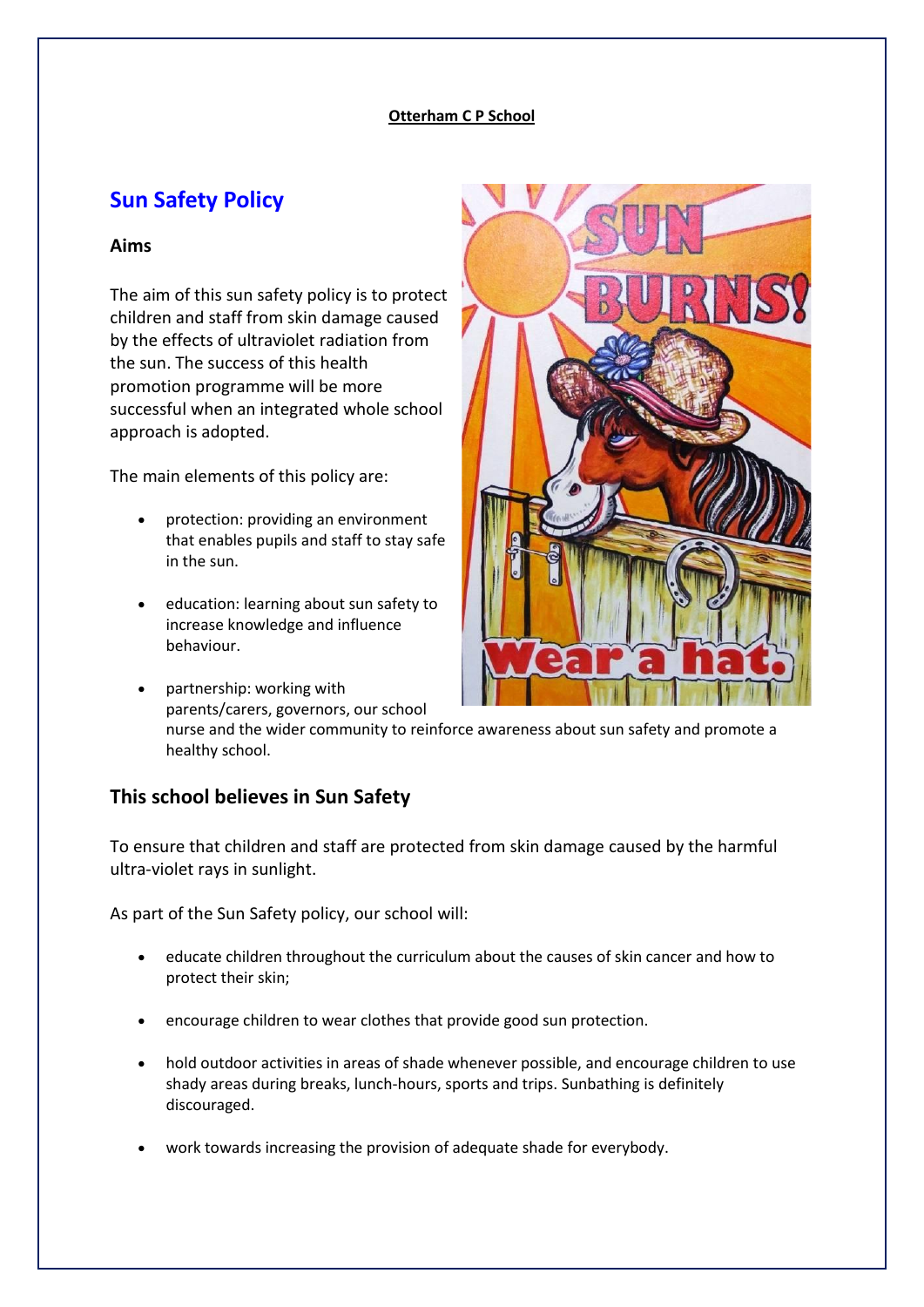- encourage staff and parents to act as good role models by practising sun safety;
- regularly remind children, staff and parents about sun safety through newsletters, posters, parents meetings, and activities for pupils.
- invite relevant professional (school nurses and health promotion officers to advise the school on sun safety'
- make sure the Sun Safety Policy is working. We will regularly monitor our curriculum, assess shade provision, and review the sun safety behaviour of our young people and staff (use of hats, shade etc).

Suggestions to help cope with hot weather

- Pupils to wear hats when outside.
- Pupils should wear sun cream.
- Teachers should encourage pupils to drink water and ensure there are regular breaks for them to do so.
- Where possible, all doors and windows should be opened to provide a through breeze & class room blinds should be drawn.
- Physical education lessons should be carefully planned to avoid sun exposure, unnecessary exertion and dehydration. In extreme weather, outdoor PE lessons should not last for more than 20 minutes when children should be brought indoors, given time to rest and drink water.
- Annual Sports' Day will be determined by preceding days' climate.
- Pupils with Asthma, breathing difficulties or other relevant health conditions should avoid physical activities in the heat
- Parents/carers and children must be encouraged to follow these procedures at home
- Staff must also ensure they drink water regularly and take precautions against the high temperatures

In rare cases, extreme heat can cause heatstroke

#### **Symptoms to look out for are:**

Cramp in arms, legs or stomach, feeling of mild confusion or weakness.

- If anyone has these symptoms, they should rest for several hours, keep cool and drink water or fruit juice.
- If symptoms get worse or don't go away medical advice should be sought, call 111 this is the NHS non-emergency number

**If you suspect a member of staff or pupil has become seriously ill, call an ambulance. While waiting for the ambulance:**